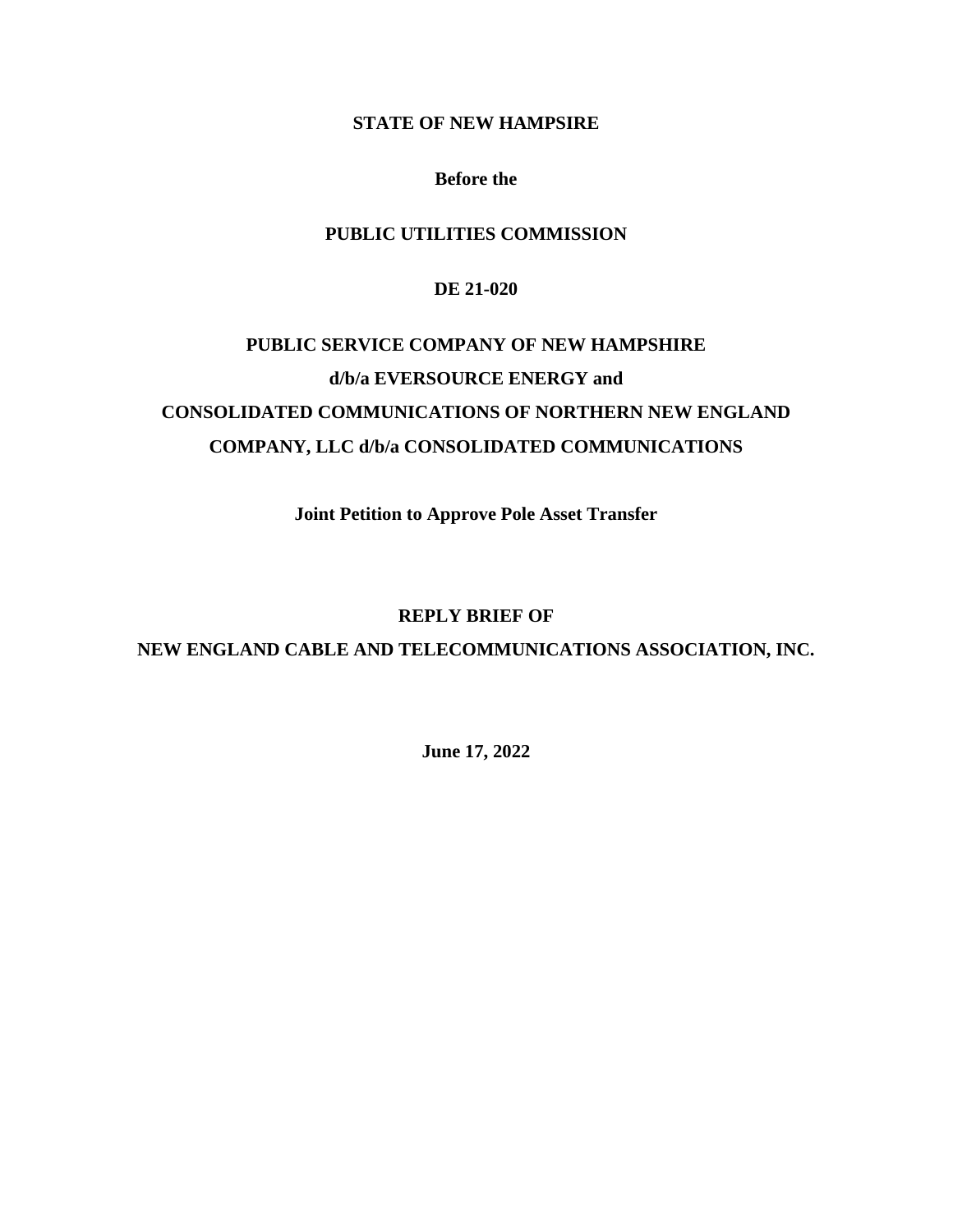#### **I. Introduction**

Pursuant to the post-hearing briefing schedule established by the Commission at the conclusion of the May 10, 2022 hearing in this docket, New England Cable and Telecommunications Association, Inc. ("NECTA") respectfully submits this Reply Brief. In so doing, NECTA incorporates by reference all the information and arguments set forth in its Initial Post-Hearing Brief filed June 3, 2022. In addition, NECTA asserts the arguments below in support of its position that, if the New Hampshire Public Utilities Commission ("the Commission") approves the proposed transaction between Public Service Company of New Hampshire d/b/a Eversource Energy ("Eversource") and Consolidated Communications of Northern New England Company, LLC d/b/a Consolidated Communications ("Consolidated"), the Commission must adopt NECTA's recommendations in order to ensure that the transaction will be for the public good, and that NECTA Members suffer no net harm.

## **II. Transfer of Ownership of Consolidated's Pole Assets May Be Approved Subject to NECTA's Recommendations.**

The New Hampshire Department of Energy ("DOE") and the Office of Consumer Advocate ("OCA") both assert that the Commission should reject Eversource's and Consolidated's Joint Petition. DOE argues that the transaction is not in the public good because Eversource's recovery of the excessive purchase price it proposes to pay for Consolidated's pole assets, along with the vegetation management settlement that is part of the transaction, will lead to higher future electric rates. Similarly, the OCA argues that rather than attempting to negotiate a new bargain for Eversource by stating the terms it would approve, the Commission should reject the Joint Petition.

NECTA respectfully disagrees with the position that the Commission should reject the proposed transaction outright. NECTA does not oppose a transfer of ownership of the poles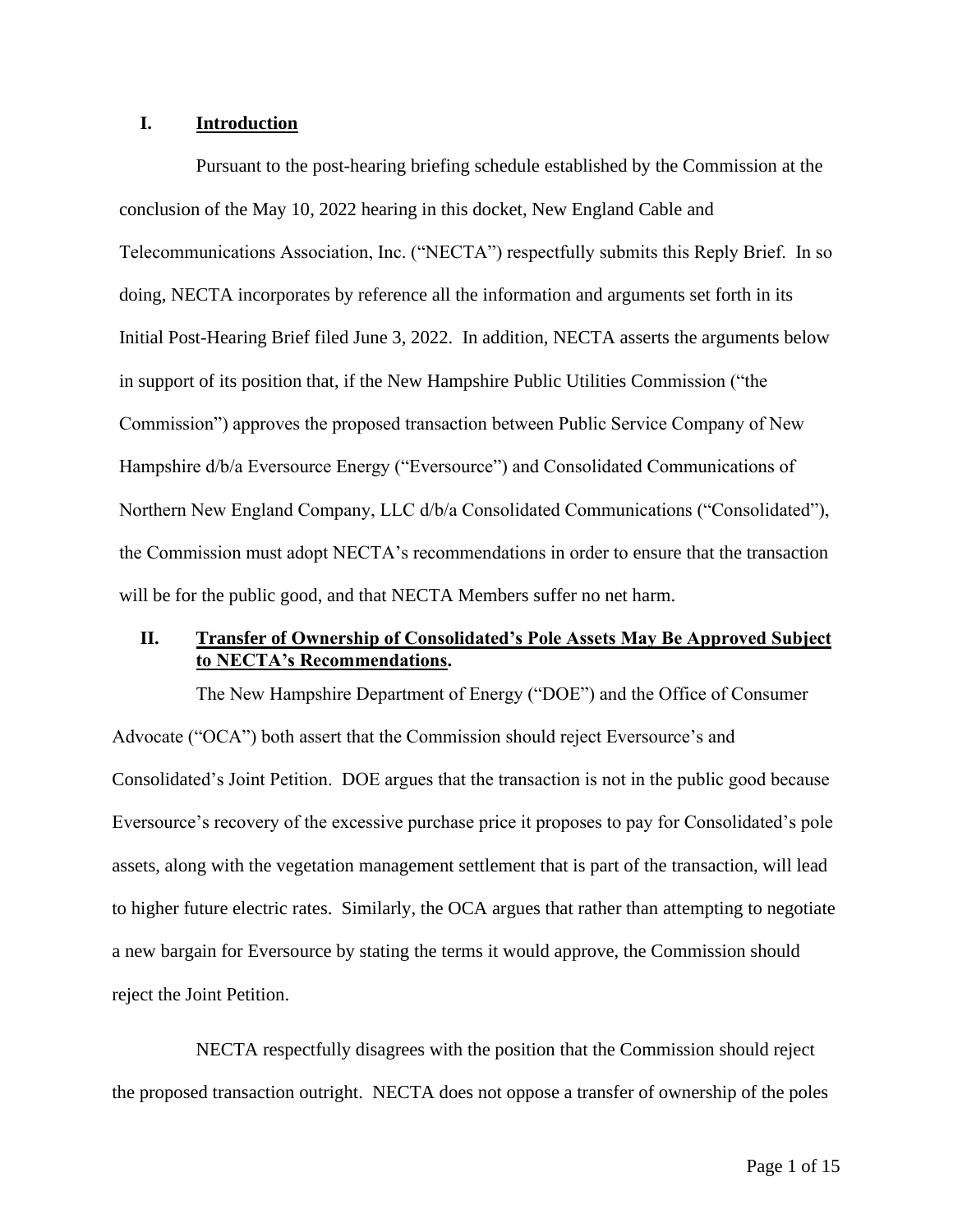so long as the Commission adopts the recommendations contained in the prefiled testimonies of Mr. White and Ms. Kravtin,<sup>1</sup> and as set forth in NECTA's Initial Post-Hearing Brief. Because those recommendations will ensure that the transaction will be for the public good, they must be adopted by the Commission if it decides to approve the proposed transaction.

#### **III. Legal Standard – Public Good/No Net Harm**

The Joint Petitioners assert that the proposed transaction is subject to review under the public good standard set forth in RSA 374:30, I. which includes the "no net harm test" and is the standard the Commission has previously and consistently applied to acquisitions. NECTA agrees with the Joint Petitioners' assertions regarding the applicable standard of review in this case, *i.e.*, that the Commission must review the proposed transaction to determine whether it will be for the public good. In so doing, the Commission must determine that the transaction is not forbidden by law, is reasonably permitted under all of the circumstances of the case, and will create no net harm to the public, based on the totality of the circumstances. *See Re Consumers New Hampshire Water Company,* 82 NH PUC 814, 817 (1997). The public good standard also includes a determination by the Commission that the proposed transaction will not harm ratepayers. *Re Great Bay Water Company, Inc.*, 83 NH PUC, 575, 577 (1998). Because NECTA Members pay pole attachment rates for their attachments to the transferred poles, they are ratepayers who must not be harmed as the result of the proposed transaction.

<sup>1</sup> *See Exh. 28* and *Exh. 39,* Bates p. 21, line 16 through Bates p. 22, line 15.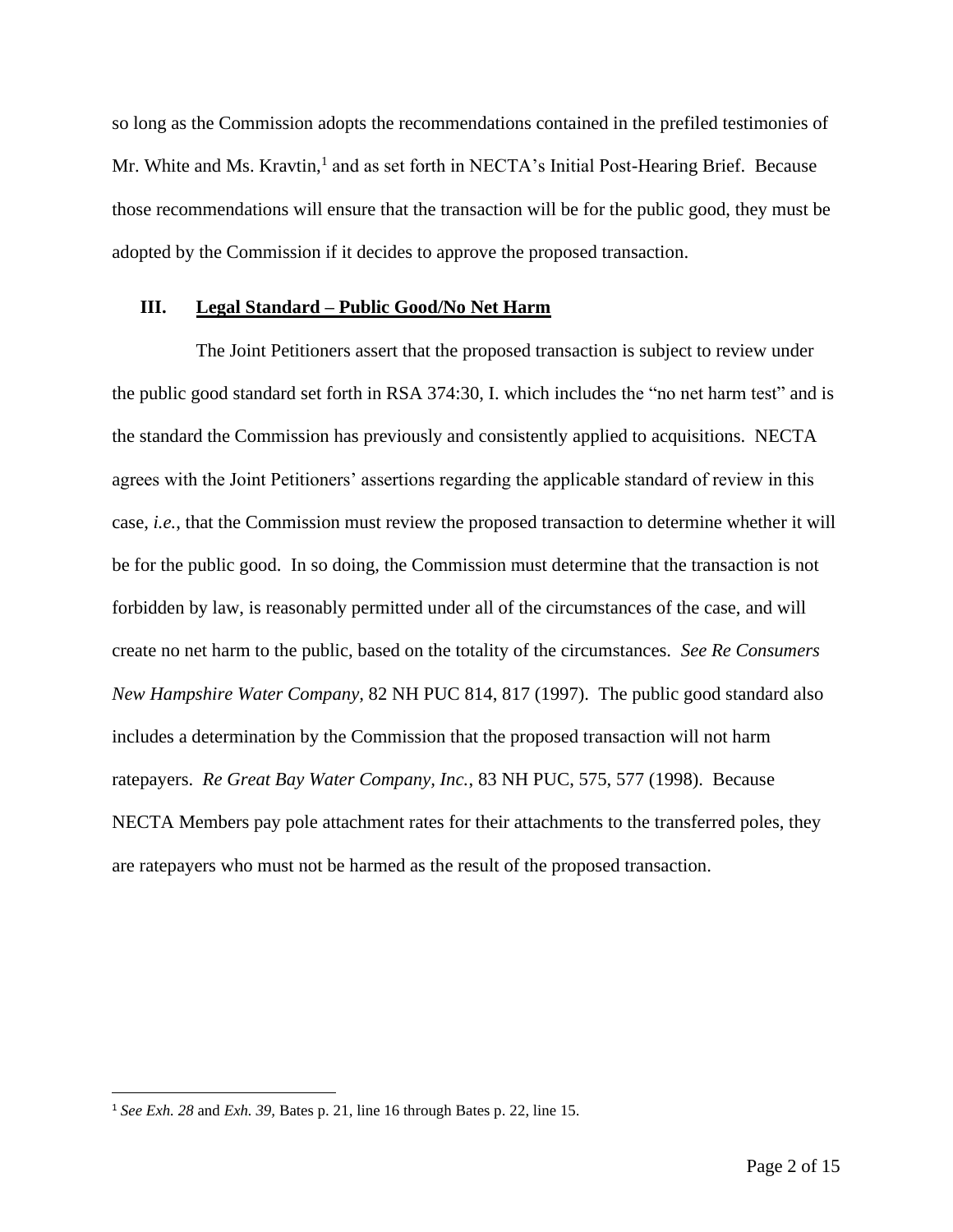## **IV. Because Operational Benefits of the Transaction to Pole Attachers Have Not Been Quantified or Even Articulated, Mr. White's Recommendations Must Be Adopted to Ensure That Pole Attachers Suffer No Billing or Operational Harm from the Transaction.**

The Joint Petitioners' Initial Brief at pages 8-11 describes, but fails to quantify, how the proposed transaction will result in certain reliability benefits for Eversource's retail electricity customers. However, it makes no mention of how the transaction will either yield operational benefits for Eversource's pole attachment customers (such as NECTA Members) or will not harm their operations. In the absence of such information or assurances from the Joint Petitioners that the transaction will not result in net harm to NECTA Members, the Commission must affirmatively act to protect NECTA Members' interests if it decides to approve the transaction.

NECTA Witness James G. White, Jr.'s prefiled testimony (*Exh.* 27) explains the billing harm that occurred in Vermont when Consolidated transferred its pole assets to Green Mountain Power, and describes additional operational concerns of NECTA Members whose facilities are attached to the transferred poles. The Joint Petitioners' Brief fails to address any of the recommendations contained in Mr. White's original prefiled testimony (*Exh.* 27) or his updated prefiled testimony (*Exh.* 28). Had the Joint Petitioners found any of those recommendations objectionable, it is reasonable to assume that they would have presented their objections in their Initial Brief, but they did not. Therefore, in the absence of objections from the Joint Petitioners, and to ensure that the transaction does not result in billing or operational harm to NECTA Members, NECTA urges the Commission to adopt Mr. White's recommendations, set forth in Exhibit 28, and in *NECTA's' Initial Post-Hearing Brief* at pages 9 through 11, in the event that the Commission approves the transaction.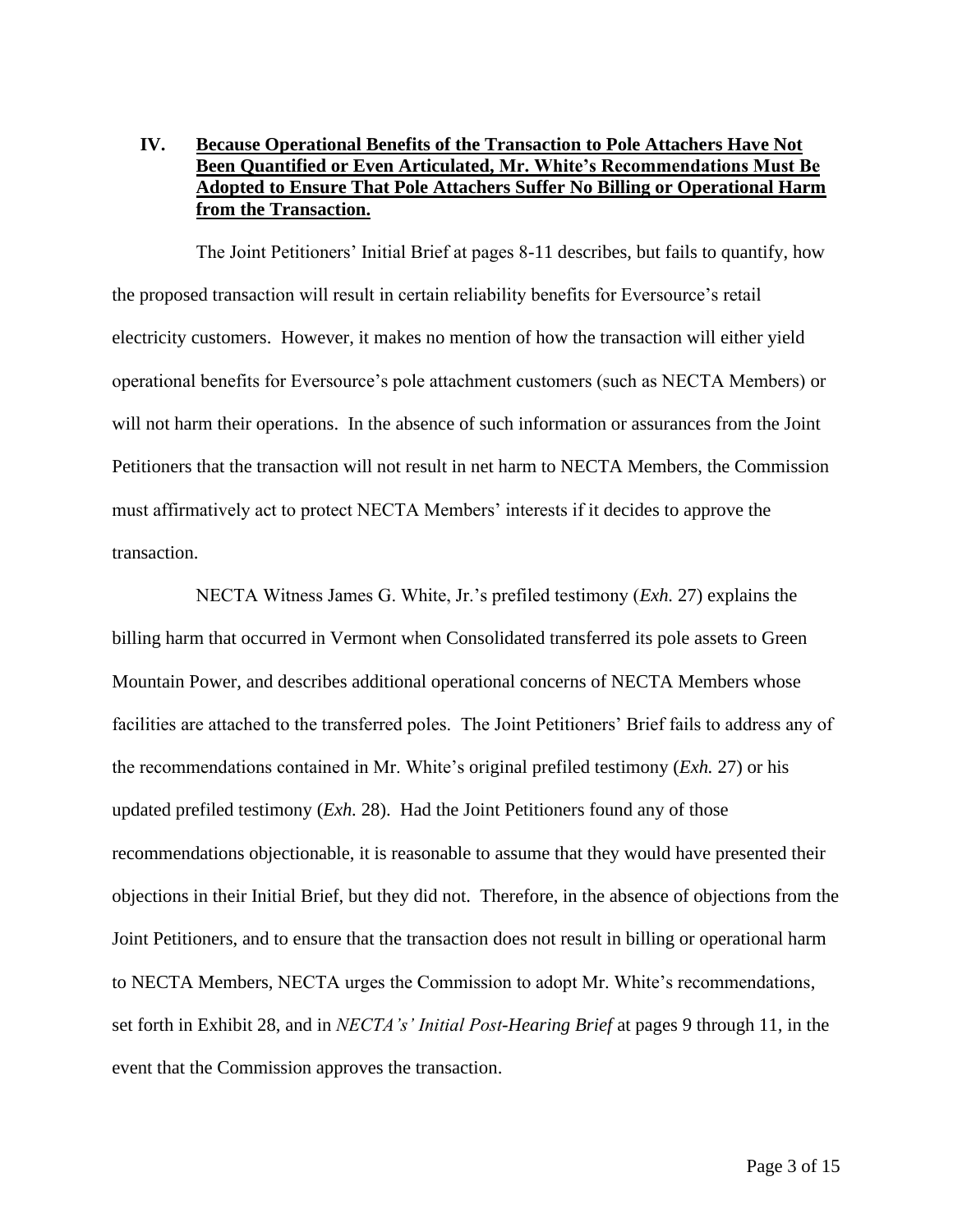# **V. Because the Purchase Price of the Pole Assets Exceeds Consolidated's Regulatory Net Book Value, Such Excess Amount Must Not Be Included in Eversource's Future Pole Attachment Rate Calculations.**

NECTA agrees with the position advanced by DOE and the OCA that the purchase price of the pole assets is excessive. Underscoring the point that the purchase price of the pole assets factors prominently into the question of whether the transaction is for the public good, DOE notes that the Commission has recognized that "gross and net purchase prices are key terms in evaluating the value (and thereby the cost) of this transaction to Eversource's ratepayers" and in "determining whether the transaction meets the public good standard under RSA 374:30." Order No. 26, 631 (May 24, 2022), p. 8. The amount of the purchase price is critically important because Eversource proposes to use the full purchase price to calculate future electricity and pole attachment rates. As explained in NECTA's Initial Post-Hearing Brief and below, NECTA opposes Eversource's proposal for full purchase price recovery, and asserts that the portion of the purchase price that exceeds the regulatory net book value of the poles should not be included in pole attachment rates.

DOE and NECTA have put forth compelling testimony by their respective experts, Stephen Eckberg and Patricia Kravtin, supporting the fact that the gross purchase price of the pole assets greatly exceeds the net book value that Consolidated would have carried on its books had it remained a fully regulated utility. Although Consolidated is an excepted local exchange carrier ("ELEC") that is exempt from many of the regulations that apply to other public utilities, *see* RSAs 362:7 and :8, it is not exempt from the Commission's authority to set pole attachment rates pursuant to RSA 374:34-a, II and VII. *See* RSA 362:8, I. (ELECs are not exempt from the Commission's authority under the Communications Act of 1934, as amended); *see also New Hampshire Joins States That Have Certified That They Regulate Pole Attachments,* 23 FCC Rcd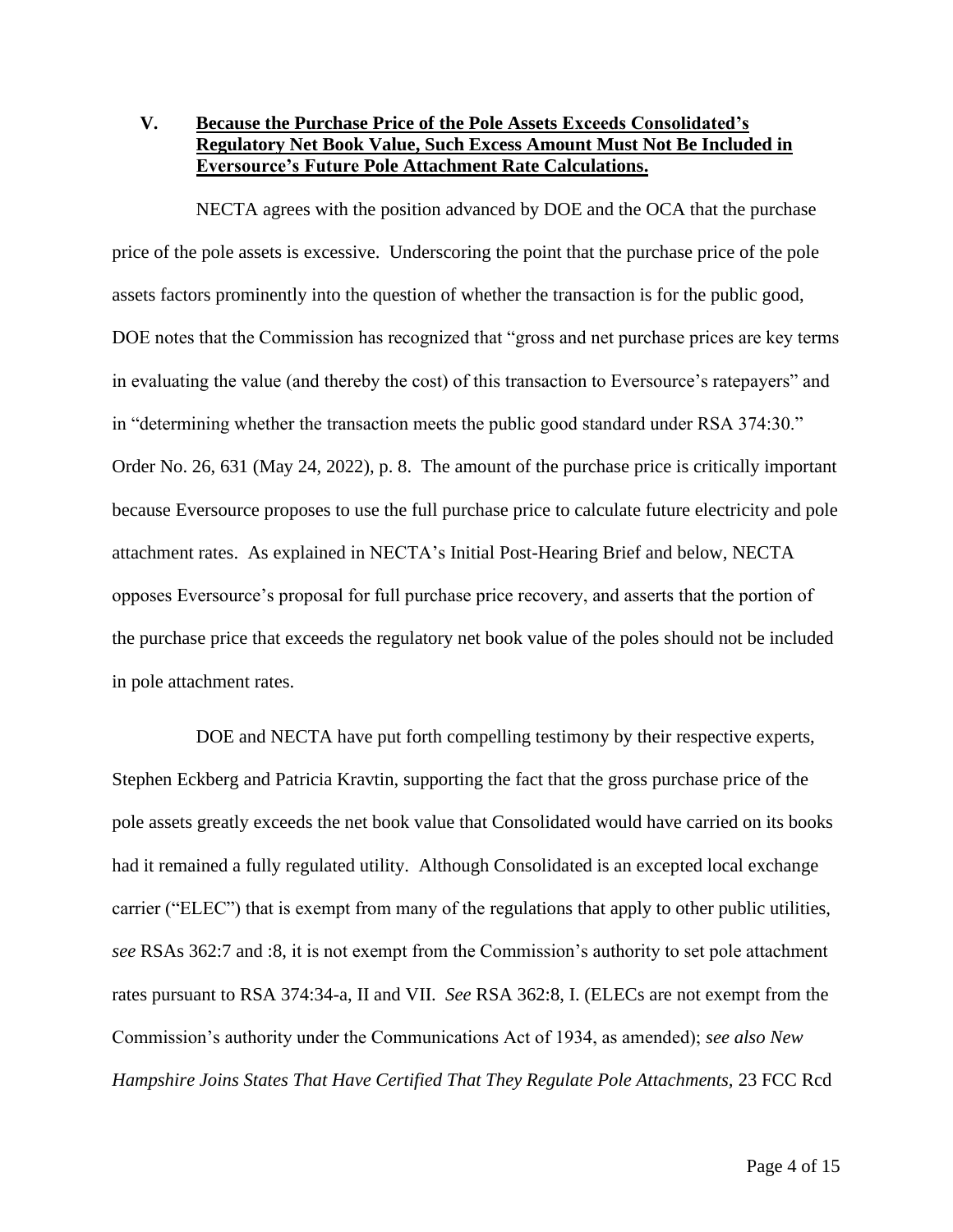2796 (released February 22, 2008). Therefore, it is entirely appropriate to determine Consolidated's regulatory net book value of the pole assets because Consolidated's pole attachment rates are regulated by the Commission.

As OCA has argued, "the Commission should adopt as credible the assertions contained in the testimony of NECTA witness Patricia Kravtin and Department Witness Stephen Eckberg. Their analyses are largely consistent with each other and are unrebutted in the record." *Brief of the Office of the Consumer Advocate ("OCA Brief")*, p. 5. OCA makes several additional noteworthy observations with which NECTA agrees:

Mr. Eckberg and Ms. Kravtin are "expert utility analysts" who have contended that Consolidated's ARMIS data is probative of how the pole assets should be valued when included in Eversources' books. *OCA Brief,* p. 6.

"Ms. Kravtin ably explained that the ARMIS data in question essentially recalculates the book value of the pole assets based on how they would have been treated if Consolidated were still a rate-regulated public utility." *OCA Brief,* p. 7.

- Ms. Kravtin is asking the Commission "to *impute* a book value of these assets for rate recovery purposes" - she is not "taking exception to Consolidated's "ultra-accelerated depreciation rates…" *Id.<sup>2</sup>*

- The Commission should assume that Consolidated's accelerated depreciation for the poles reflects the fact that Consolidated's customers have paid those depreciation costs, and any amount paid by Eversource above Consolidated's net book value of the depreciated

<sup>2</sup> NECTA is not arguing that Eversource must pay Consolidated a lesser amount than the negotiated purchase price for these pole assets. NECTA is simply arguing that for pole attachment ratemaking purposes, Eversource cannot use a value for the transferred poles that exceeds the net book value that would have been reflected on Consolidated's books had it remained a fully regulated utility.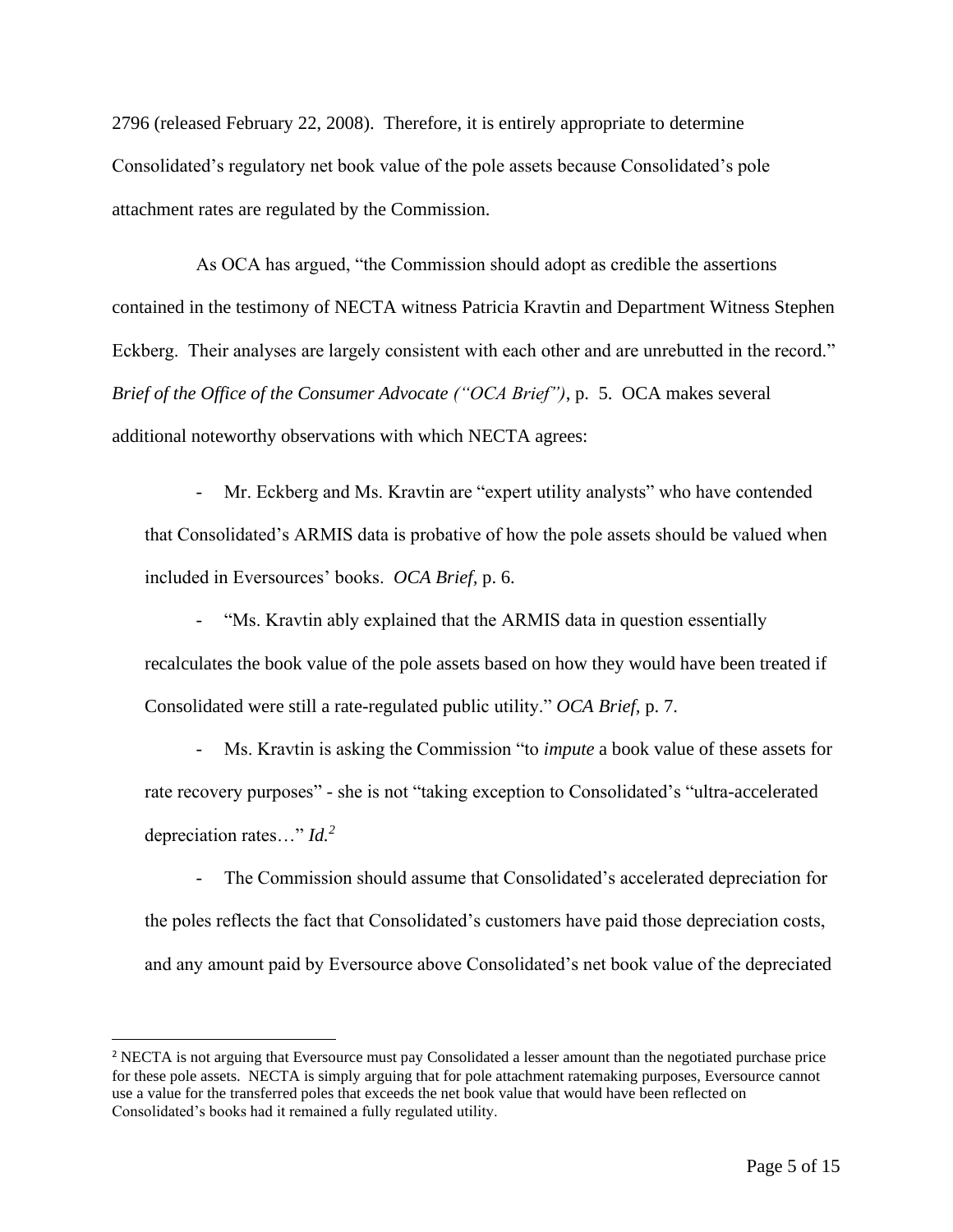assets is a windfall to Consolidated. *OCA Brief*, p. 9. "[N]othing in this record gives the Commission a reason to assume that customers have not already paid for the assets Consolidated is proposing to sell to Eversource, and the burden here is with the joint petitioners." *OCA,* p. 10.

DOE correctly notes that the purchase price will affect future pole attachment rates, and that the Joint Petitioners have failed to meet their burden to demonstrate that their negotiated purchase price is correct or even reasonable. *Initial Brief of Department of Energy ("DOE Brief"*), p. 3-4. The Joint Petitioners, on the other hand, contend that the purchase price is appropriate, and ask the Commission to note that it took the Joint Petitioners 19 months to negotiate their settlement agreement." *Joint Brief of Eversource and Consolidated ("Joint Petitioners' Brief")*, p. 11. NECTA respectfully submits that the duration of the Joint Petitioners' negotiations should be of no consequence in determining whether the product of those negotiations, *i.e.*, the Joint Petitioners' settlement agreement (*Exhs.* 3 and 4), should be approved by the Commission. Because the price paid by Eversource for the pole assets will affect Eversource's future electricity and pole attachment rates, the Commission must examine the reasonableness of that purchase price in making its public good determination, irrespective of the complexity or duration of the Joint Petitioners' negotiations.

The Joint Petitioners assert that as a non-rate regulated utility, Consolidated has the right to use an accelerated, five-year depreciation period (20% depreciation rate) which is quite shorter than the 30-year period (3.33% depreciation rate) that Eversource is required to use due to its regulated status. They further claim that because Consolidated has accelerated its depreciation of the pole assets, it has "broken" the nexus between the financial book value and the actual value of the assets, and therefore the net book value recorded on Consolidated's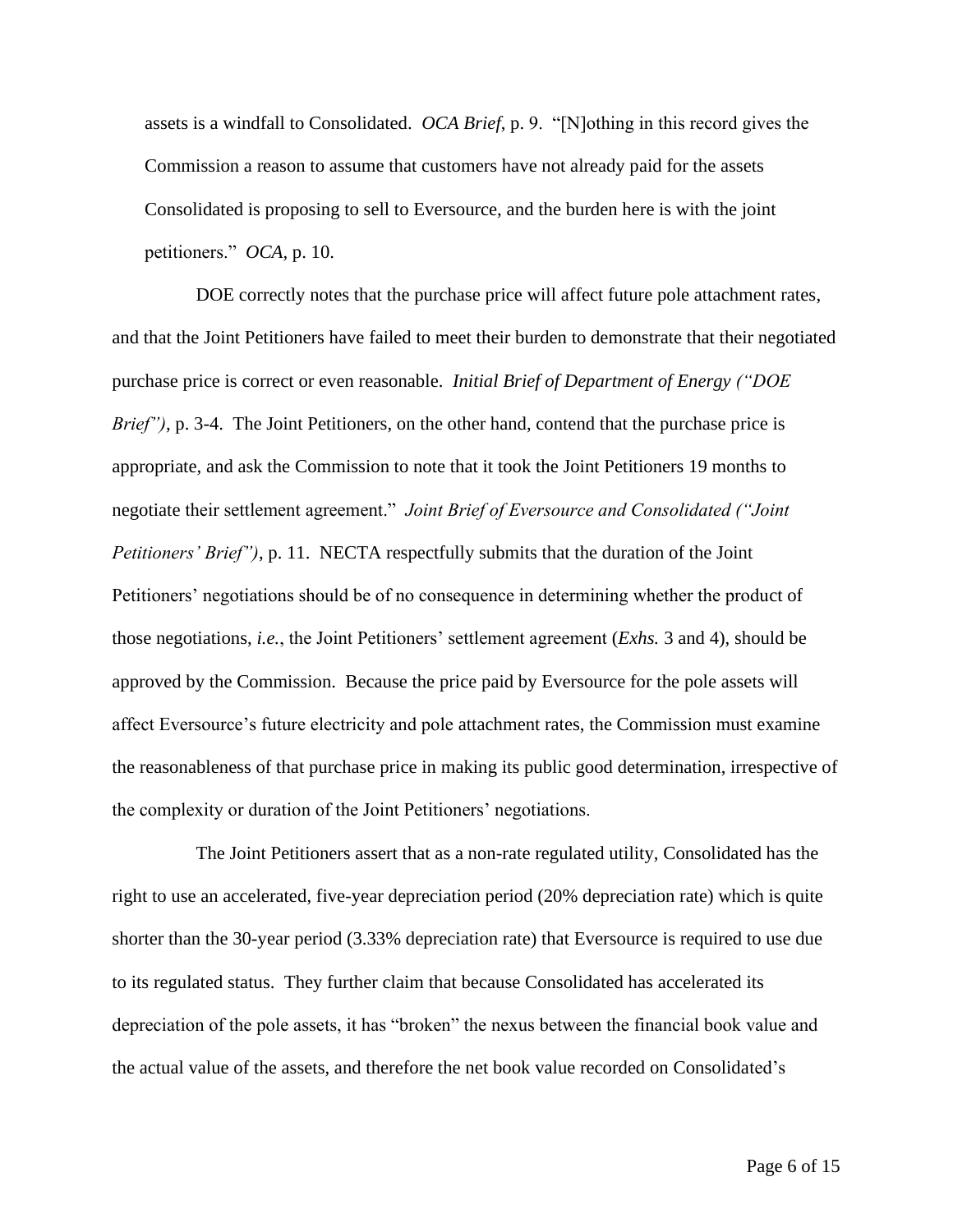financial records is not appropriate for determining the value of the transferred poles. *Joint Petitioners' Brief,* p. 14. While it may be true that Consolidated's accelerated depreciation of these assets is different from what a regulated depreciation rate would be, that fact alone does not support the position that the negotiated purchase price that Eversource has agreed to pay for the poles is the correct book value for these assets. In fact, NECTA agrees that because Consolidated's depreciation period/rate is extremely accelerated, it would be inappropriate to use the net book value resulting from that period/rate to calculate a proper net book value of these assets that remain regulated for purposes of pole attachment rates. Therefore, Ms. Kravtin has used Consolidated's last regulatorily approved depreciation rate of 5.8% as reflected in its 2020 ARMIS data, along with other ARMIS data for the same year, and has calculated a reasonable net book value of the pole assets, reflecting their worth as of year-end 2020, 3 had Consolidated remained fully regulated. In so doing, she has repaired the Joint Petitioners' claimed "broken nexus" between Consolidated's financial value and the actual value of its pole assets.

Although the Joint Petitioners argue that the purchase price is reasonable based upon Eversource's confirmation that, as of the date of the settlement agreement, the gross purchase price was less than half the net book value that Eversource reflected on its books for the jointly owned poles, this argument is flawed as it overlooks the fact that Eversource's depreciation rate is lower than Consolidated's last regulatorily approved depreciation rate, thereby yielding an Eversource net book value that is higher than Consolidated's. Given the mismatch in the Joint Petitioners' regulatory depreciation rates for these assets, comparing Eversource's net book value with Consolidated's to assess the reasonableness of the purchase price is improper. Nor is it proper, as Eversource argues, to allow Eversource to reflect the purchase price of these assets on

<sup>3</sup> Note that Mr. Eckberg applied another year's worth of depreciation for 2021 which results in a lower net book value for the pole assets than that calculated by Ms. Kravtin.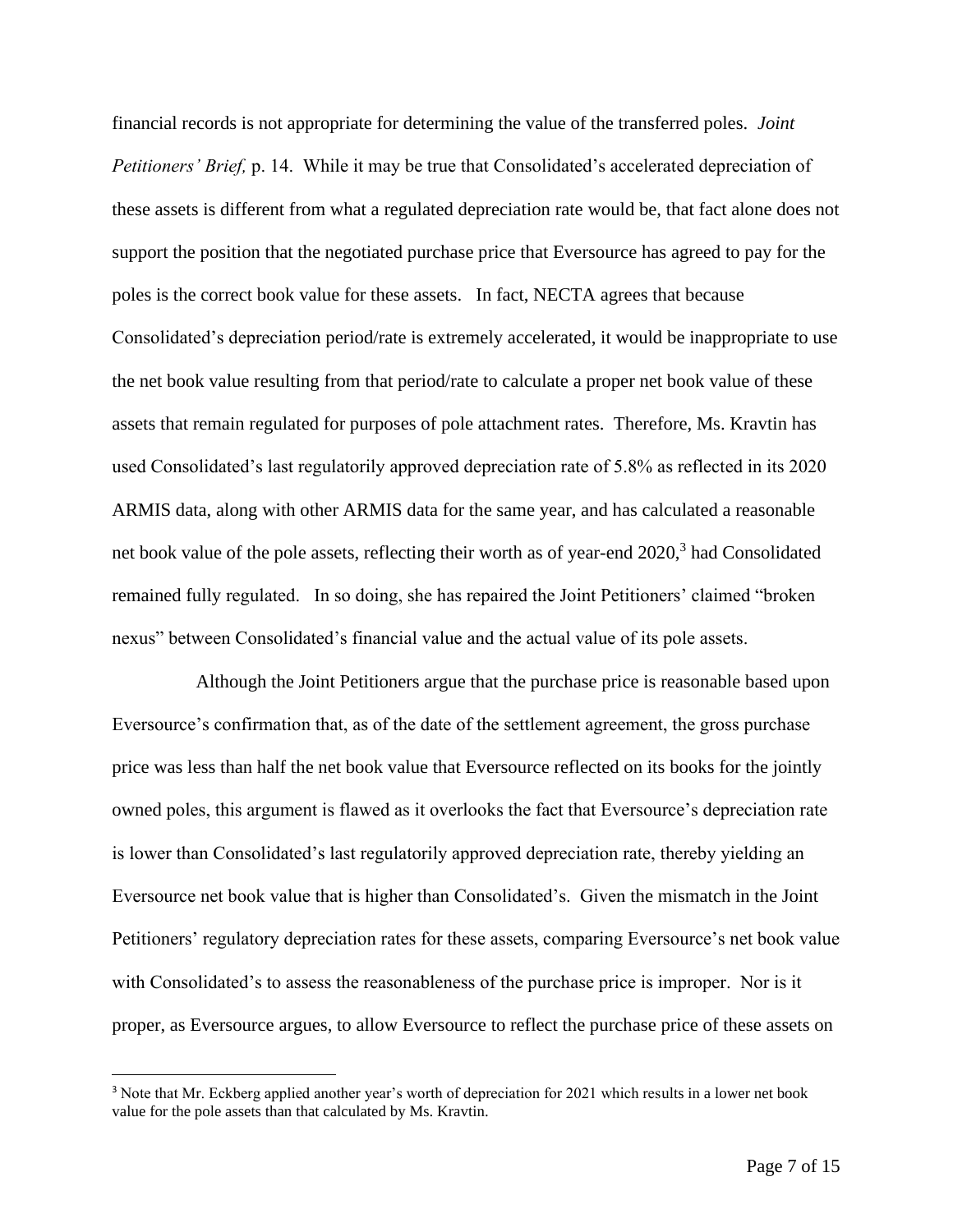its books just as it would if Eversource were to purchase new poles. The flaw in this argument is obvious. These poles are not new; they have been devalued through usage. Many of these poles will require replacement by Eversource, the costs of which will be borne by pole attachers and electric ratepayers in future rates paid to Eversource. In these circumstances, it is the seller's net book value (as recalculated by Ms. Kravtin for regulatory purposes) – not the inflated, negotiated purchase price that Eversource is willing to pay – that is the proper measure of the assets' value.

Lastly, the Joint Petitioners' argument that there is no acquisition premium in this case because that term only applies in cases involving the sale of a business- as opposed to the sale of physical assets like utility poles- is largely one of form over substance. Whether a payment above an asset's net book value is called an "acquisition premium" or an "excess purchase price" the rate recovery principles should be the same for both situations; ratepayers should not pay for such excess amount.

For all of the above-stated reasons, and to avoid net harm to ratepayers, the Commission, if it approves the transaction, should explicitly find that Eversource may not use an amount above Ms. Kravtin's net book value for the transferred poles when calculating pole attachment rates. If the Commission approves the transaction without making the abovedescribed finding, the Commission should expressly note and preserve pole attachers' right to challenge the net book value of the transferred poles in any future pole attachment rate dispute.

## **VI. The Consolidated Rates That Eversource Proposes to Charge Third Party Pole Attachers for Their Attachments to the Transferred Poles Are Relevant in this Proceeding.**

At page 21 of their Initial Brief, the Joint Petitioners assert that NECTA is advocating for a reduction in Consolidated's pole attachment rates in the event that the Commission approves the transfer of pole ownership from Consolidated to Eversource. They also assert that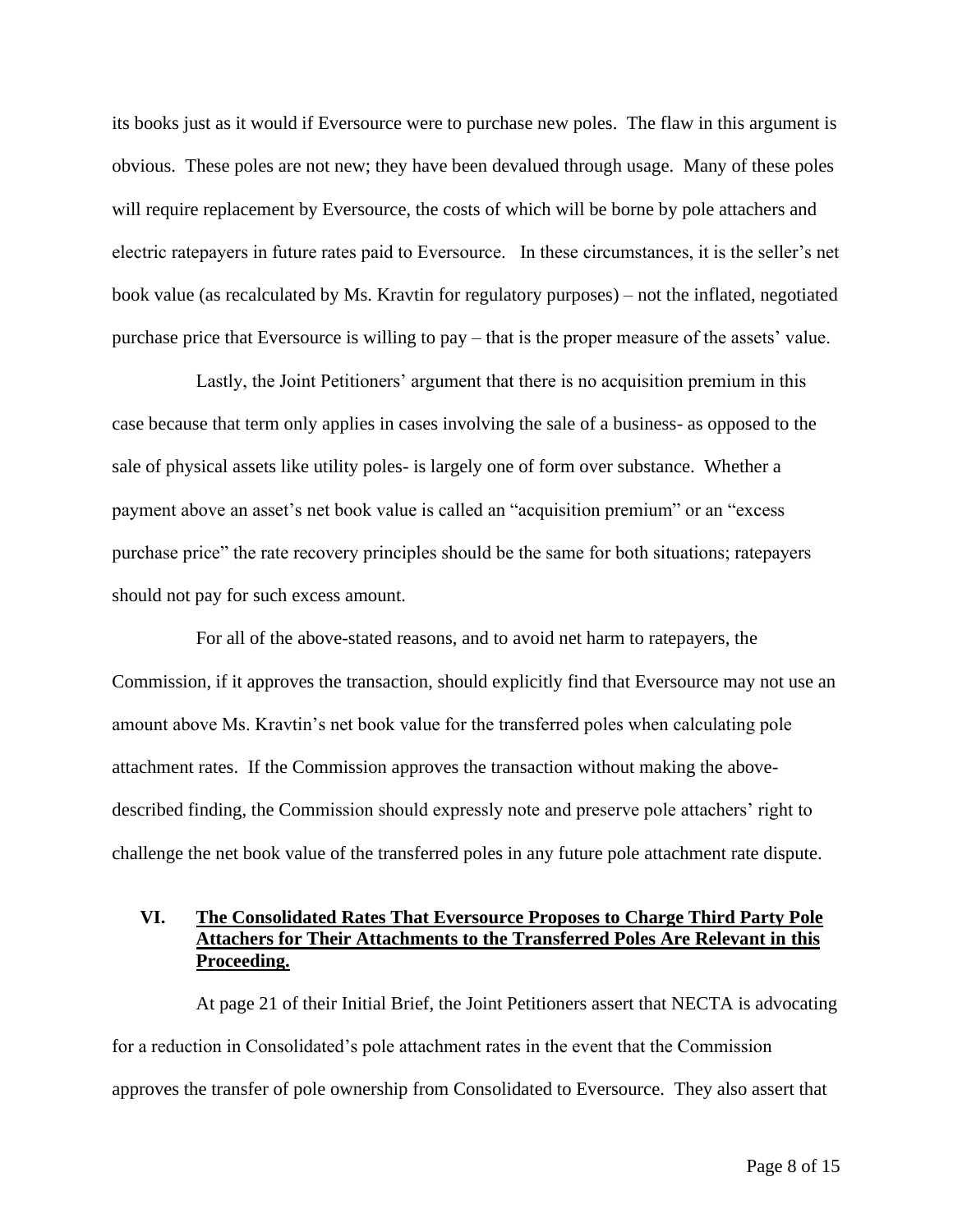the Commission should not entertain any proposed changes to pole attachment rates as part of this docket, arguing that pole attachment rates are beyond the scope of this acquisition proceeding, and that the Joint Petitioners are not requesting modification of their current rates. These arguments are without merit for the following reasons:

First, to the extent that the Joint Petitioners assert that NECTA is requesting a reduction to the rates that Consolidated charges for attachments to all of its poles, irrespective of whether the poles are being transferred to Eversource, the Joint Petitioners are mistaken. While NECTA, on behalf of NECTA Members, has separately initiated the process for disputing Consolidated's rates in accordance with processes outlined in relevant pole attachment agreements and Commission rules, *see* Exh. 65, in the instant docket NECTA is only challenging the justness and reasonableness of the rates that Eversource proposes to adopt and charge for third party attachments to the transferred poles. That these rates happen to be the rates charged by Consolidated does not mean that NECTA must challenge those rates through the process outlined in Consolidated's pole attachment agreements or Commission rules. Because the Joint Petitioners have raised in this docket the issue of the pole attachment rates that Eversource proposes to charge for attachments to the transferred poles, NECTA is entitled to challenge, in this docket, the justness and reasonableness of those rates.

Second, the issue of whether the Consolidated rates that Eversource proposes to charge for the transferred poles are just and reasonable is relevant to the question of whether the proposed transaction is in the public good, and is squarely within the scope of this proceeding because the Joint Petitioners, themselves, have put this issue before the Commission. Paragraph 6 of the Joint Petition (*Exhs.* 66 and 67) states, in part, that Eversource will receive third-party pole attachment revenues directly under the terms of the contracts in place between the attachers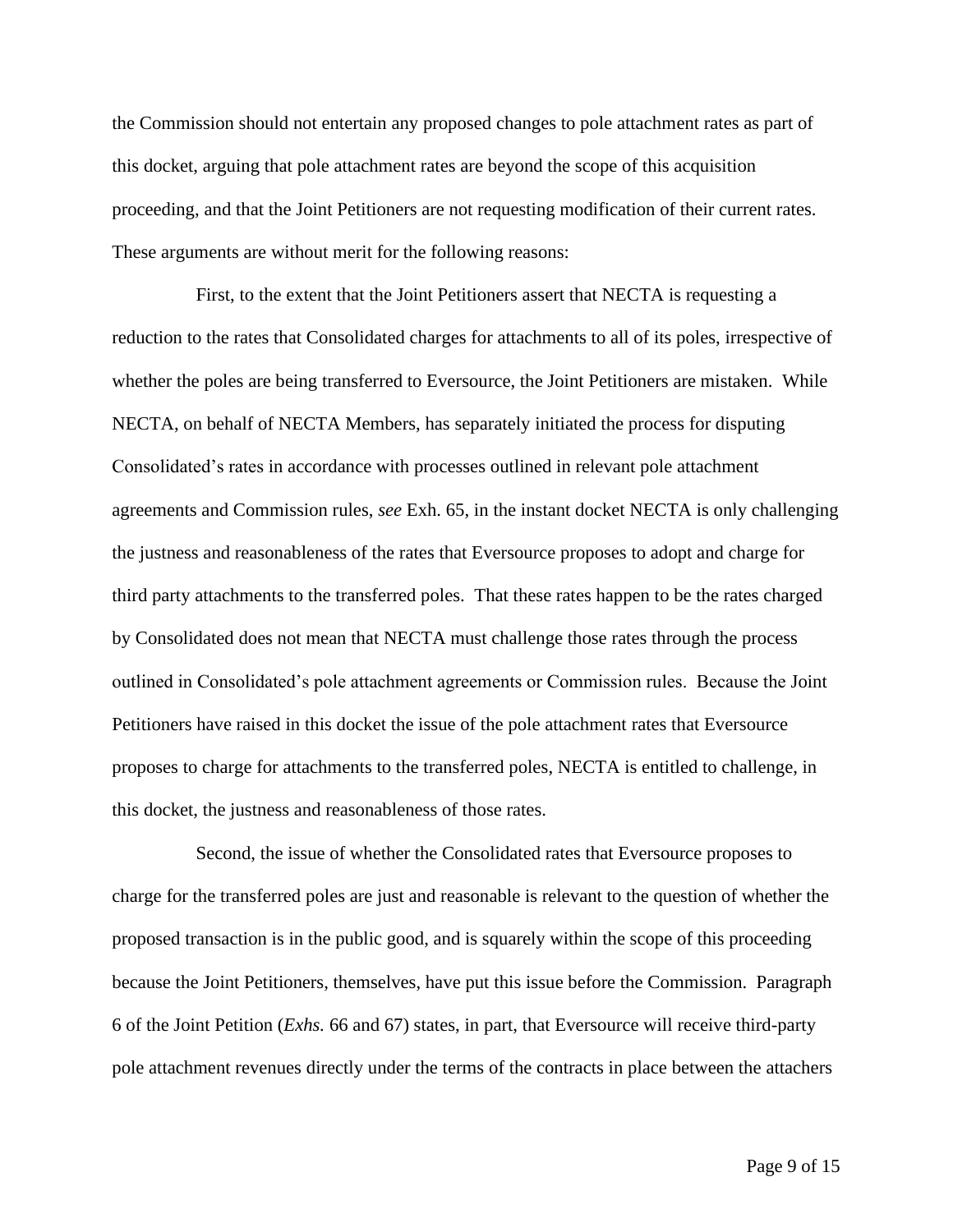and Consolidated. This means that, for attachments to the transferred poles, Eversource will be charging pole attachers (other than Consolidated which will be paying a negotiated fee) the rates that the attachers are currently paying Consolidated. The Joint Petition then goes on to state that these fees are in compliance with Commission Rules (at N.H. Admin. R. Puc 1301.10) and RSA 374:34-a, and characterizes the fees as "nondiscriminatory, just, and reasonable." *Exhs.* 66 and 67, Bates p. 3, ¶6.

Given that the Joint Petition asserts that the fees that Eversource proposes to charge for attachments to the transferred poles are "nondiscriminatory, just and reasonable", the question of whether that assertion is true is clearly within the scope of this proceeding. Moreover, the Joint Petitioners bear the burden of proving their rate assertions by a preponderance of the evidence, *see* N.H. Admin. R. Puc 203.25, and NECTA has the right to introduce evidence to rebut that assertion. *See* RSA 541-A:31, IV. ("[o]pportunity shall be afforded all parties to respond and present evidence and argument on all issues involved"). As discussed below, the Joint Petitioners have failed to meet their burden of proof, and NECTA has clearly demonstrated through unrebutted expert testimony that the Consolidated rates that Eversource proposes to charge are unjust and unreasonable as they exceed accepted regulatory formulae.

Third, even if the Joint Petition did not include the assertion that the rates that Eversource proposes to charge for attachments to the transferred poles are nondiscriminatory, just and reasonable, that issue would nonetheless be relevant to the Commission's determination of whether the pole transfer is in the public good. The public good standard requires that in determining whether a proposed transaction will create net harm to the public or ratepayers, the Commission must examine the totality of the circumstances. *See* Section III, *supra.* Here, the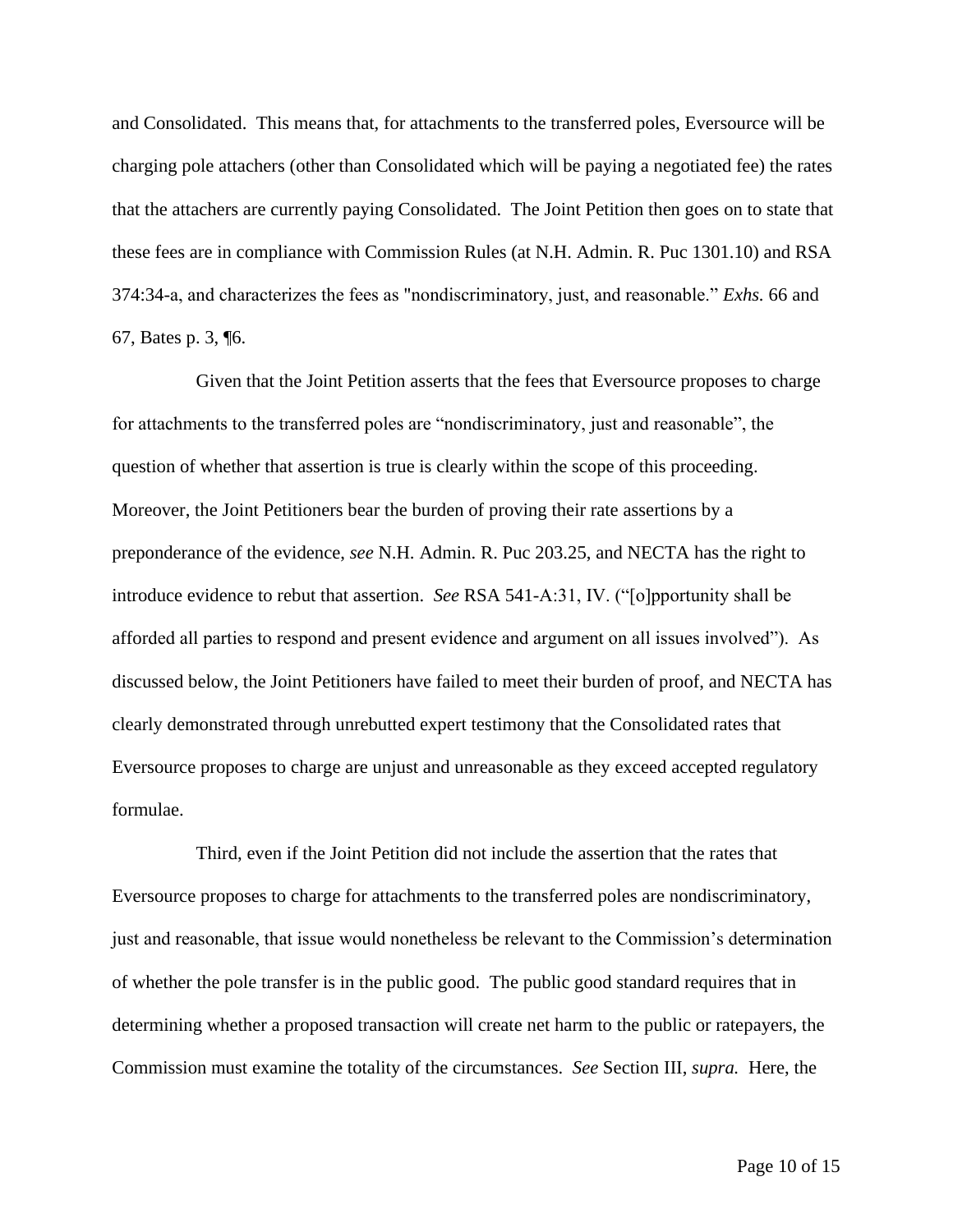totality of the circumstances necessarily includes an examination of the rates that Eversource proposes to charge for attachments to the poles that are the subject of this docket. And to the extent that those rates are found to be excessive, unjust or unreasonable, the Commission may reduce them as part of its public good determination in this docket.

## **VII. Because Consolidated's Pole Attachment Rates are Excessive, Eversource Should Not Be Permitted to Charge Them for Attachments to the Transferred Poles.**

Consolidated's current annual rate for an attachment on a solely owned pole is \$11.67, and its jointly owned pole rate is \$6.84. *See Exh.* 39, Bates p. 15. Ms. Kravtin has provided unrebutted expert testimony that these rates (that Eversource proposes to charge third parties for their attachments to the transferred poles) are unjust and unreasonable as they vastly exceed rates produced using accepted regulatory formulae and data provided by Consolidated in response to the Commission's Order No. 26,534 (Oct. 22, 2021) granting NECTA's Motion to Compel. More specifically, using ARMIS data for 2020 that the Commission ordered Consolidated to produce, Ms. Kravtin applied the widely accepted and most commonly used Federal Communications Commission ("FCC") cable formula, and determined that Consolidated's solely owned pole rate would be \$6.31 and its jointly owned pole rate would be \$3.16. *See Exh. 39,* Bates p. 17-19. For comparison purposes, Ms. Kravtin calculated rates using the FCC's 2011 telecom rate formula, produced rates similar to those resulting from the FCC's cable formula and that are also much lower than Consolidated's existing rates. *Id.,* Bate p. 19.

There is no evidence in the record disputing the fairness or correctness of Ms. Kravtin's rate calculations, nor have the Joint Petitioners provided any evidence supporting their claim that the excessive Consolidated rates are just and reasonable. In short, the Joint Petitioners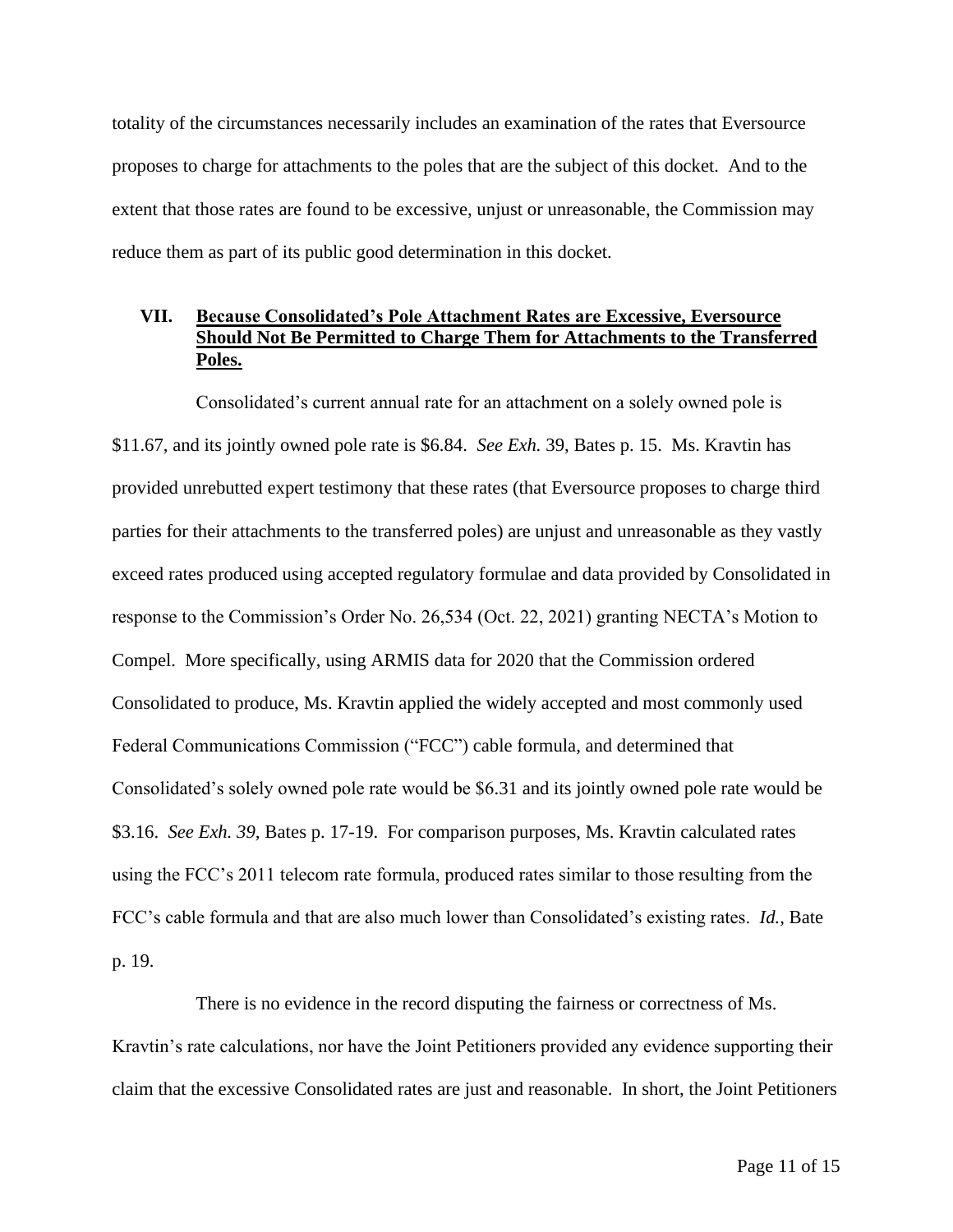have failed to meet their burden of proving that the pole attachment rates Eversource proposes to charge for attachments to the transferred poles are just and reasonable. In the absence of such evidence, and as part of its public good determination in this docket, the Commission should order that if the transaction proceeds, Eversource must charge the lower rates calculated by Ms. Kravtin, using the FCC's cable formula, for attachments to the transferred poles.

NECTA and NECTA Members were not aware of the extent to which Consolidated's pole attachment rates exceeded the just and reasonable rates produced using the FCC's cable formula until after the Commission ordered Consolidated to produce its 2020 ARMIS data. The Commission should not "grandfather" Consolidated's excessive rates for the transferred poles, or otherwise permit Eversource to perpetuate the financial harm to NECTA Members caused by Consolidated's unjust and unreasonable pole attachment rates. The Commission must prevent this financial harm by ordering Eversource to charge the lower FCC cable rates for the transferred poles if the transaction is approved. If the Commission fails to reduce the rates that Eversource proposes to charge for Consolidated's transferred poles, and if Consolidated's rates are reduced (through settlement or a Commission order) before Eversource develops new pole attachment rates reflecting the inclusion of the transferred poles, the Commission should order Eversource to bill the new Consolidated rates (for the transferred poles) retroactively to the date of such settlement, or the date of the petition(s) filed with the Commission seeking a reduction of Consolidated's rates. *See* N.H. Admin. R. Puc 1304.07.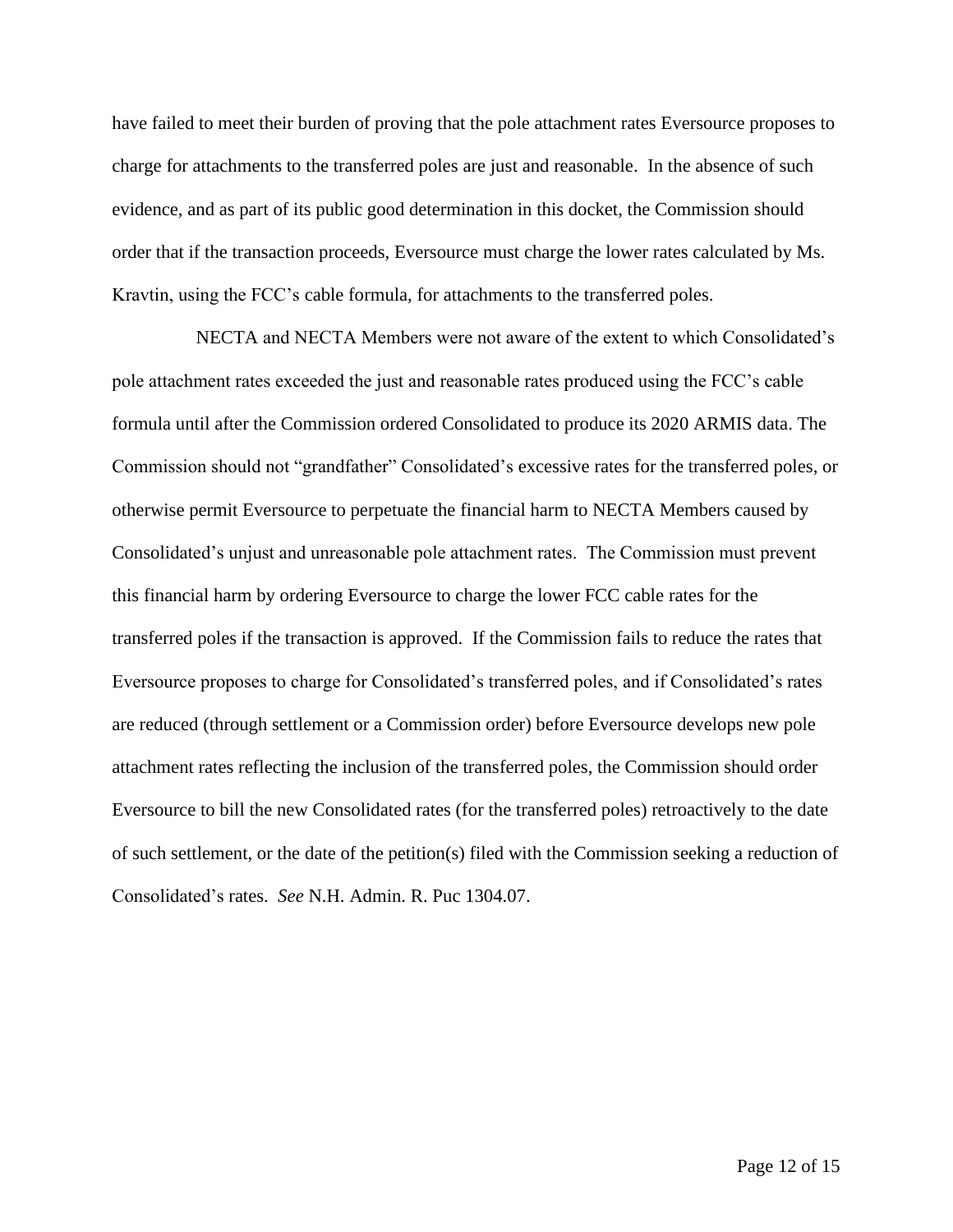## **VIII. Eversource Cannot Discriminate Against Third Party Pole Attachers by Charging them Higher Pole Attachment Fees than Those Charged by Eversource to Consolidated for its Pole Attachments.**

The Joint Petitioners also are asking the Commission to approve the fees that Consolidated will pay to Eversource for Consolidated's attachments to the transferred poles. *See Exhs.* 65 and 66, Bate p. 3,  $\parallel$  6. "For Consolidated's pole attachments, Consolidated will pay Eversource \$5.0 million per year in pole attachment fees for the first two years following the closing date of the Agreement. Thereafter, the revenues for Consolidated's pole attachments will be subject to Eversource's pole attachment rates in effect for solely owned poles." *Id.* The Joint Petitioners have asserted that these attachment fees are "nondiscriminatory, just, and reasonable." *Id.* However, not only have the Joint Petitioners failed to support that claim, they have failed to even address it in their Initial Brief.

NECTA, on the other hand, has demonstrated that the \$5 million fee that Consolidated will pay to Eversource in lieu of paying Eversource's current pole attachment rates is discriminatory because it is lower on a per-attachment basis than the rate others will pay for their attachments to an Eversource solely owned pole. The \$5 million fee is equivalent to a rate of approximately \$12.38. *Ex.* 57. This is lower than the rate of \$14.17 that other pole attachers will pay for their attachments to an Eversource solely owned pole, and lower than the \$13.93 rate which is the combined rate for a transferred pole formerly owned jointly by Eversource and Consolidated. *Ex.* 39, Bates p. 20, lines 5-9; Bates p. 15, Table 3.

This preferential rate treatment is clearly discriminatory as it provides Consolidated with an economic advantage over other pole attachers, such as NECTA Members, with whom Consolidated competes. *See Tr.* Day 2 (Redacted), p. 195, line 6-8 (Consolidated faces "steep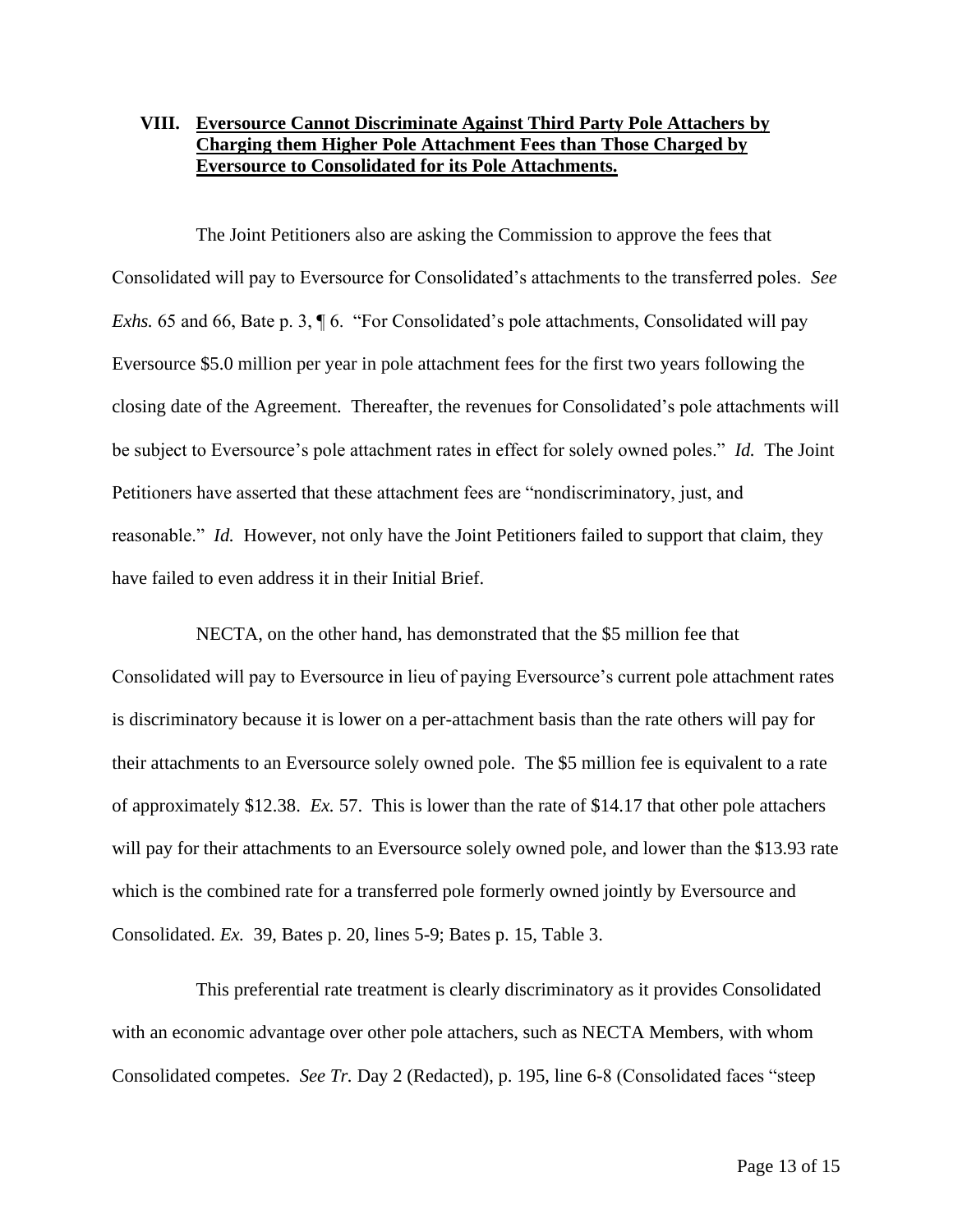competition from our cable competitors, from the NECTA parties specifically.") Moreover, such discrimination is exacerbated by the fact that after it negotiated the \$5 million fee with Consolidated, Eversource raised its pole attachment fees charged to other attachers (such as NECTA Members) but did not go back to Consolidated to renegotiate a higher fee. *Tr.* Day 2 (Redacted), p. 14, lines 2-15. This clearly demonstrates that the \$5 million fee that the Joint Petitioners negotiated for Consolidated's pole attachment payments to Eversource is discriminatory.

In view of the foregoing, the Joint Petitioners have failed to satisfy their burden of proving that the rates they propose to charge Consolidated for its attachments to Eversource's poles are nondiscriminatory, just and reasonable. To remedy this infirmity, if the Commission approves the transaction, it should order that Consolidated pay Eversource the same pole attachment rates that apply to other pole attachers.

#### **IX. Conclusion**

NECTA respectfully submits that, as part of its public good determination in this docket, the Commission must address NECTA's billing, operational, financial and rate issues raised in the prefiled and oral testimonies of Mr. White and Ms. Kravtin, and their supporting exhibits. To ensure that the proposed transaction between Eversource and Consolidated will not harm NECTA Members operationally or financially, the Commission must adopt NECTA's recommendations<sup>4</sup> in their entirety.

<sup>4</sup> *See Exh.* 28, *Exh.* 39, Bates p. 21, line 16 through Bates p. 22, line 15, and NECTA's Initial Post-Hearing Brief.